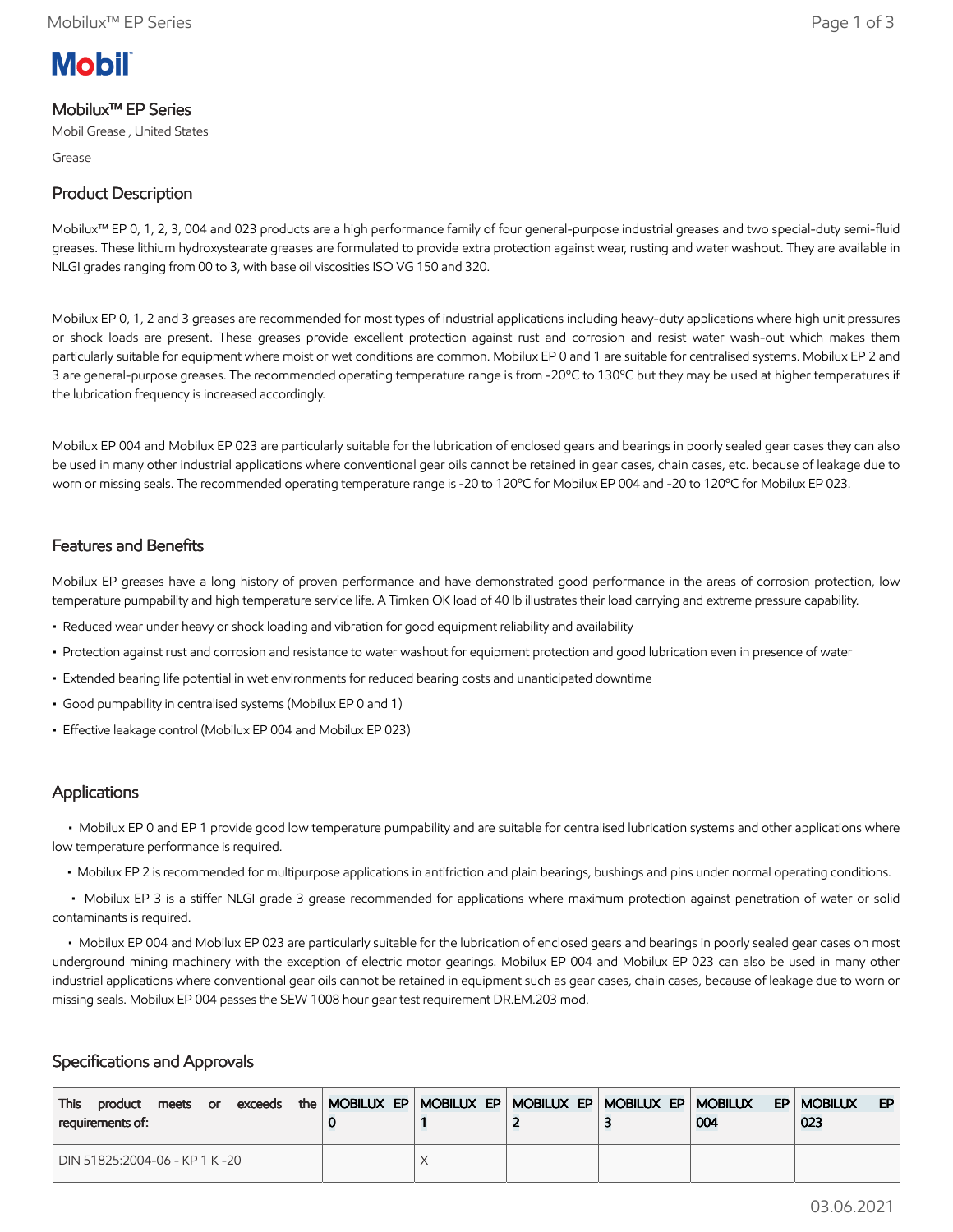Mobilux™ EP Series Page 2 of 3

| product meets or exceeds the MOBILUX EP MOBILUX EP<br>This<br>requirements of: | υ | MOBILUX EP | <b>MOBILUX EP</b> | <b>MOBILUX</b><br>EP<br>004 | EP<br><b>MOBILUX</b><br>023 |
|--------------------------------------------------------------------------------|---|------------|-------------------|-----------------------------|-----------------------------|
| DIN 51825:2004-06 - KP 2 K -20                                                 |   | X          |                   |                             |                             |
| DIN 51825:2004-06 - KP 3 K -20                                                 |   |            | X                 |                             |                             |
| DIN 51826:2005-01 - GP 000 G -20                                               |   |            |                   |                             | X                           |
| DIN 51826:2005-01 - GP 00 G -20                                                |   |            |                   | X                           |                             |
| DIN 51826:2005-01 - GP 0 G -20                                                 | X |            |                   |                             |                             |

## Properties and Specifications

| Property                                                                          | <b>MOBILUX</b><br>EP <sub>0</sub> | <b>MOBILUX</b><br>EP <sub>1</sub> | <b>MOBILUX</b><br>EP <sub>2</sub> | <b>MOBILUX</b><br>EP <sub>3</sub> | MOBILUX EP<br>004 | MOBILUX EP<br>023 |
|-----------------------------------------------------------------------------------|-----------------------------------|-----------------------------------|-----------------------------------|-----------------------------------|-------------------|-------------------|
| Grade                                                                             | NLGI0                             | NLGI <sub>1</sub>                 | NLGI <sub>2</sub>                 | NLGI <sub>3</sub>                 | NLGI00            | <b>NLGI 000</b>   |
| Thickener Type                                                                    | Lithium                           | Lithium                           | Lithium                           | Lithium                           | Lithium           | Lithium           |
| Base Oil Viscosity of Greases @ 40 C, mm2/s, AMS<br>1697                          | 160                               | 160                               | 160                               | 160                               | 160               | 320               |
| Color, Visual                                                                     | <b>BROWN</b>                      | <b>BROWN</b>                      | <b>BROWN</b>                      | <b>BROWN</b>                      | <b>BROWN</b>      | <b>BROWN</b>      |
| Dropping Point, °C, ASTM D2265                                                    | 190                               | 190                               | 190                               | 190                               |                   |                   |
| Four-Ball Extreme Pressure Test, Weld Load, kgf, ASTM<br>D2596                    | 250                               |                                   |                                   |                                   | 250               |                   |
| Four-Ball Extreme Pressure Test, Weld Point, kgf, ASTM<br>D2596                   |                                   | 250                               | 250                               | 250                               |                   | 250               |
| Four-Ball Wear Test, Scar Diameter, mm, ASTM D2266                                | 0.4                               | 0.4                               | 0.4                               | 0.4                               |                   | 0.4               |
| Four-Ball Wear Test, Scar Diameter, 40 kg, 1200 rpm, 1<br>h, 75 C, mm, ASTM D2266 |                                   |                                   |                                   |                                   | 0.5               |                   |
| Penetration, 60X, 0.1 mm, ASTM D217                                               | 370                               | 325                               | 280                               | 235                               | 415               | 460               |
| SKF Emcor Rust Test, Distilled Water, ASTM D6138                                  |                                   |                                   |                                   |                                   | $O - O$           | $O-O$             |
| SKF Emcor Rust Test, Distilled Water, Bearing 1, ASTM<br>D6138                    | $\overline{0}$                    | $\overline{0}$                    | $\mathbf 0$                       | $\overline{0}$                    |                   |                   |
| SKF Emcor Rust Test, Distilled Water, Bearing 2, ASTM<br>D6138                    | $\overline{0}$                    | $\overline{0}$                    | 0                                 | $\mathbf{O}$                      |                   |                   |
| Timken OK Load, kg, ASTM D2509                                                    | 40                                | 40                                | 40                                | 40                                | 40                | 40                |

## Health and Safety

Health and Safety recommendations for this product can be found on the Material Safety Data Sheet (MSDS) @ [http://www.msds.exxonmobil.com/psims](http://www.msds.exxonmobil.com/psims/psims.aspx) /psims.aspx